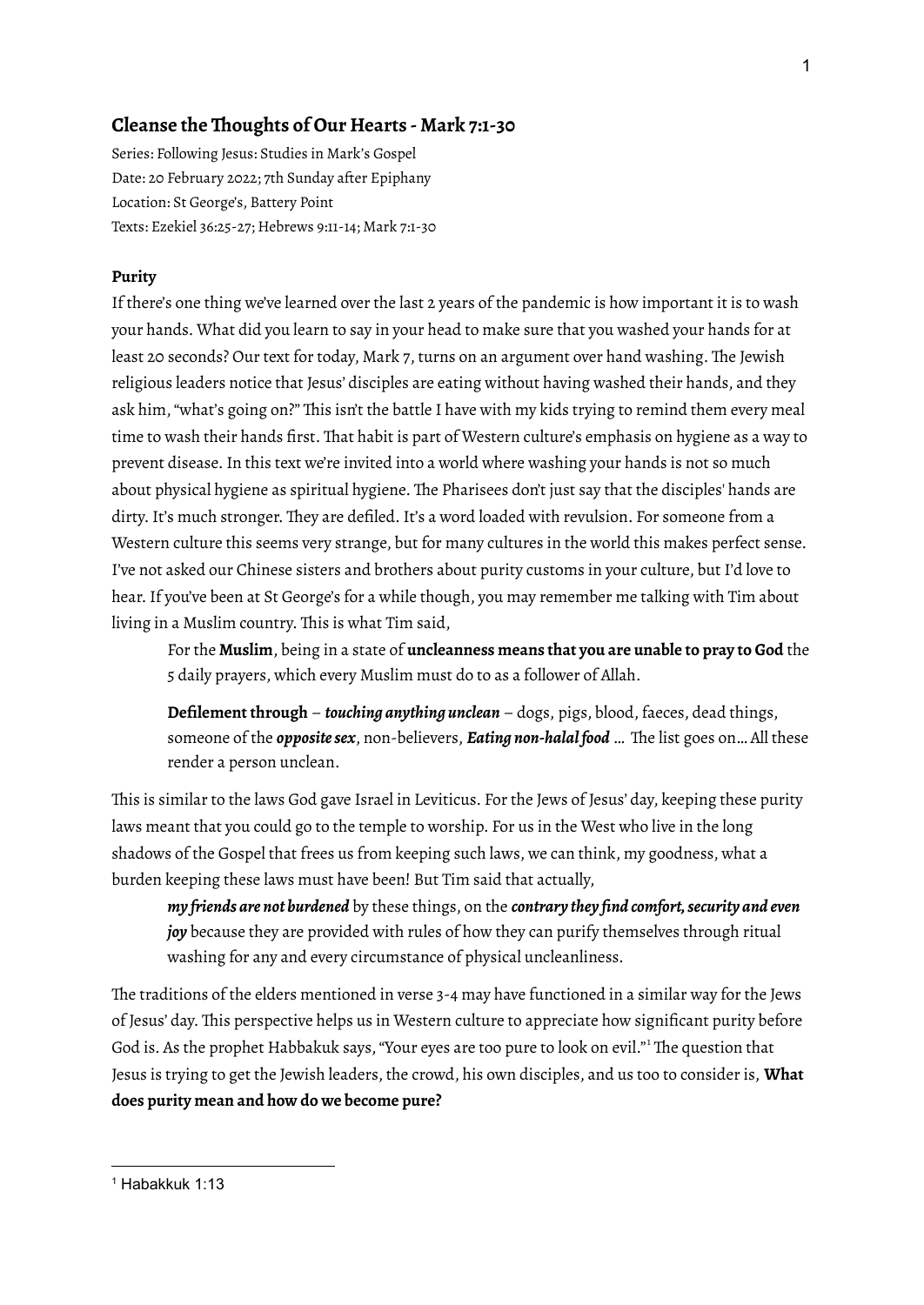Even as I say that though, I'm conscious that we have a more complicated relationship with the idea of purity in Western culture. Over the last 2 generations, our culture has rejected "clean" and "unclean", "pure" and "defiled" as valid moral or spiritual categories. On a personal level we're told that to feel dirty or defiled is psychologically damaging and that for anyone or any religion to make you feel that way is harmful. Instead, you need to believe that you are worthy, valued, loved and so on, by sheer act of willpower. On a social level we condemn how categories of "pure" and "defiled" have been used to marginalise people, and led to racism, cultural and moral superiority. But we want to be an inclusive society.

Despite this cultural narrative, I want to suggest that just as this text is God's word to a Muslim culture, so it is also God's word to Western culture. We cannot so easily rid ourselves of the sense of being, at times, just a little soiled and our need to be cleansed. Maybe you've said or done things that have made you feel just that. How much worse if that impurity cuts us off from God? In our first story, Jesus shows us that our problem is worse than we thought, and in our second story, we get a glimpse of how he himself brings spiritual, psychological and social cleansing. So, after this rather long introduction, where are we headed this morning? We'll look at three points - Law, verses 6-13, Heart, verses 14-23 and Grace, verses 24-30.

### **Law** (6-13)

The book that outlines in detail the laws around ritual purity is Leviticus. The great theme of that book is summed up in chapter 19 -"Be holy because I, the Lord your God, am holy." <sup>2</sup> The purity laws in the book are designed to teach that the unclean cannot come into contact with the Holy or it will be destroyed and that the unclean must be cleansed. But through these laws God graciously has provided a way for his unclean people to be cleansed and so approach the God who is Holy.

Extra traditions had been added to the Levitical laws to make it clear for everyone how to keep them. The Pharisees were upset that Jesus' disciples weren't washing their hands because, in their minds, this raised the question,"Do they even care about God's holiness?" But Jesus gives this devastating diagnosis in verse 6:

"Isaiah was right when he prophesied about you hypocrites; as it is written:

"'These people honor me with their lips,

but their hearts are far from me.

They worship me in vain;

their teachings are merely human rules.'

You have let go of the commands of God and are holding on to human traditions." The purity laws were meant to invite serious moral and spiritual reflection. Outward purity was meant to lead to inward purity. But Jesus says that the Pharisees are focussing on the outer and neglecting the inner. They look squeaky clean on the outside, but their hearts are far from God. What's more, their focus on externals and keeping the law actually leads them away from God and

<sup>2</sup> Leviticus 19.2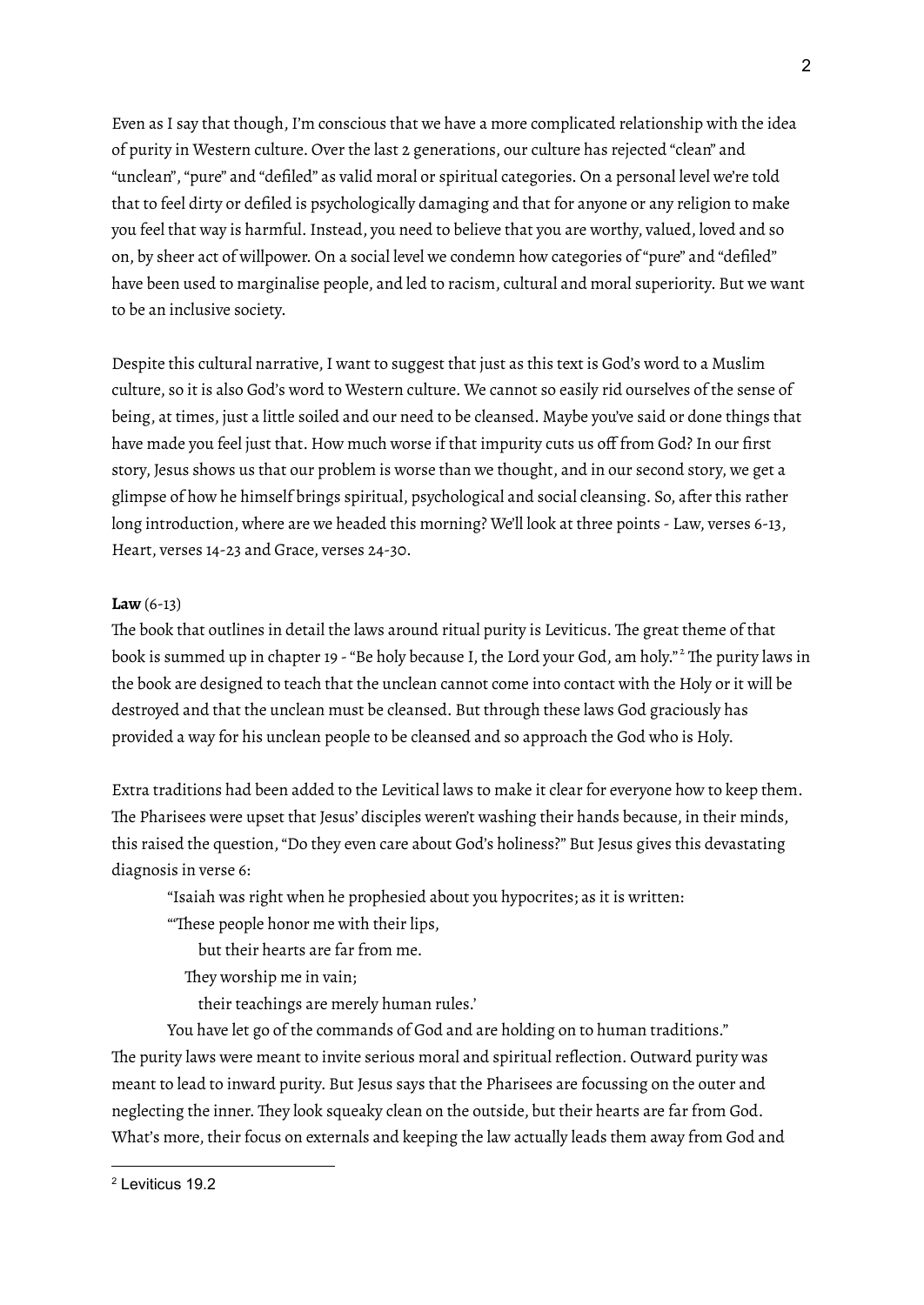true obedience. Jesus then gives an example of how they use a loophole in the legal tradition to get out of the fundamental obligation to honour your parents. We might say that they are following the letter but not the spirit of the law.

So if being pure is not about the externals, what is it about? Jesus takes this dispute with the Pharisees as an opportunity to teach the crowd, the disciples and us too. That brings us to point 2.

## **Heart (14-23)**

Again Jesus called the crowd to him and said, "Listen to me, everyone, and understand this. **15** Nothing outside a person can defile them by going into them. Rather, it is what comes out of a person that defiles them."

**17** After he had left the crowd and entered the house, his disciples asked him about this parable. **18** "Are you so dull?" he asked."Don't you see that nothing that enters a person from the outside can defile them? **19** For it doesn't go into their heart but into their stomach, and then out of the body." (In saying this, Jesus declared all foods clean.)

The Pharisees say that keeping the ritual purity laws is what makes you clean. Jesus says,"no, what's on the outside can't make you unclean." Let's pause the story there for a moment. What does Mark mean when he says,"In saying this, Jesus declared all foods clean"? Well there were in the Levitical laws animals that were clean and could be eaten, and animals that were unclean and therefore forbidden. This is Jewish kosher or Muslim halal. Here Jesus is saying, those laws no longer apply. You can eat whatever you want. But the food laws were a window into the whole system of ritual laws for cleansing and sacrifice.

One line that people sometimes like to throw at Christians is that we pick and choose which laws of the Bible to obey. Afterall we don't say you can't eat pork or prawns. But this text shows that the commands we still follow in the Bible are not arbitrary. When it comes to working out which of the Old Testament laws still apply to us as Christians and which don't, there's a really helpful rule of thumb from Thomas Aquinas. He suggests that the Old Testament laws can be divided into 3 categories -the ceremonial, the civil and the moral. As the one true sacrifice for sin, Jesus fulfils the ceremonial law. As God's king Jesus fulfils the civil law. As such the ceremonial and civil laws don't still apply to us, but the moral law does.

Talk of the moral law leads us back to Jesus' diagnosis of what really makes us unclean, and therefore unable to approach God.

**20** He went on: "What comes out of a person is what defiles them. **21** For it is from within, out of a person's heart, that evil thoughts come—sexual immorality, theft, murder, **22** adultery, greed, malice, deceit, lewdness, envy, slander, arrogance and folly. **23** All these evils come from inside and defile a person."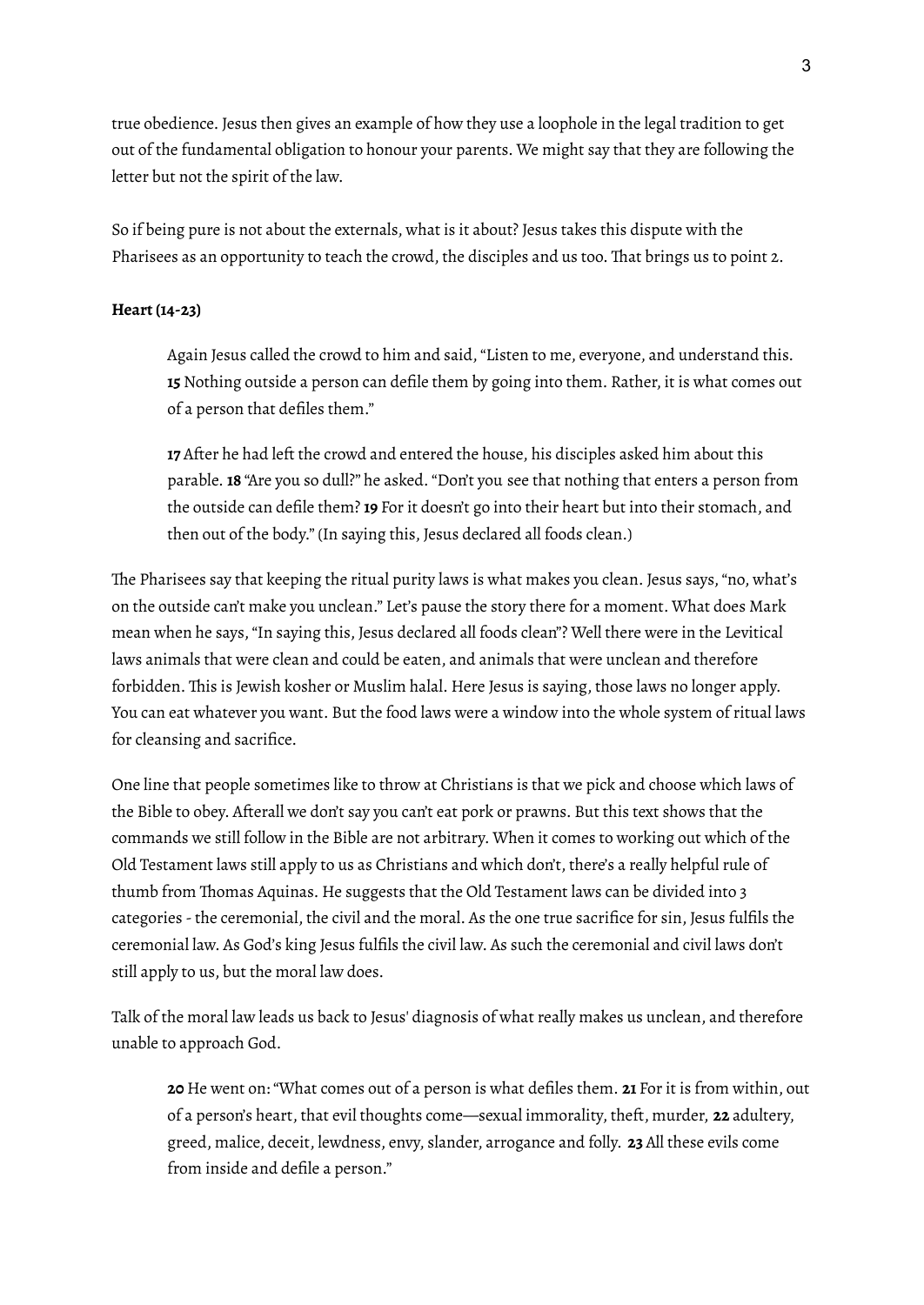See, our problem as human beings is not ignorance. Education is not the cure. We don't need more laws. Our problem is not that if we didn't worry about the rules and simply got in touch with our true feelings and lived authentically then we'd be ok. It's not that we're essentially good people and that our upbringing and environment make us do bad things. No, the problem is that our hearts are a mess.It's our polluted hearts that mean we can't come near God. The taint is on the inside.

If you're honest with yourself you know this is true. I know it's true for me. I've said and done and thought things I'm ashamed of. There's things that go on in my heart that I don't want anyone to see. And I find by myself, I can't change my heart. Just believing that we're ok, loved, valued, worthy, quite frankly doesn't work.I just don't have that kind of willpower. And in any case it denies the reality of my experience. Pretending there is no problem robs us of the moral language we need to understand our own hearts. We can't make ourselves clean. We need to be made clean. That brings us to point 3.

#### **Grace (24-30)**

The story Mark tells next points to how Jesus himself is the one who washes our hearts clean.

Jesus left that place and went to the vicinity of Tyre. He entered a house and did not want anyone to know it; yet he could not keep his presence secret. **25** In fact, as soon as she heard about him, a woman whose little daughter was possessed by an impure spirit came and fell at his feet. **26** The woman was a Greek, born in Syrian Phoenicia. She begged Jesus to drive the demon out of her daughter.

**27** "First let the children eat all they want," he told her, "for it is not right to take the children's bread and toss it to the dogs." **28** "Lord," she replied, "even the dogs under the table eat the children's crumbs."**29** Then he told her,"For such a reply, you may go; the demon has left your daughter." **30** She went home and found her child lying on the bed, and the demon gone.

In case you missed it, calling someone a dog is a racial insult. Some commentators argue that Jesus is trapped in his own Jewish culture's ethnic superiority, and that the Syro-Phoenician woman teaches him about not being racist and sexist. This seems to me to more reflect the cultural superiority of those who write such things, namely white intellectuals.In any case this reading fails to pay attention to the immediate context that we've just been looking at. Yes, those categories of clean and unclean had a social consequence. The Gentiles did all sorts of things that made you unclean. This meant that Jews wouldn't eat with Gentiles, and instead looked down on them.

First let the children eat all they want, for it is not right to take the children's bread and toss it to the dogs."

The children are the children of Israel. This Syro-Phoenician woman is the dog. We can imagine the disciples nodding along with Jesus."Yes, that's exactly right. After all Jesus is the Jewish Messiah." But if Jesus had nothing for the Gentiles, why was he outside of Israel, in their territory? This is another moment where Jesus wants to teach the disciples. They haven't really grasped the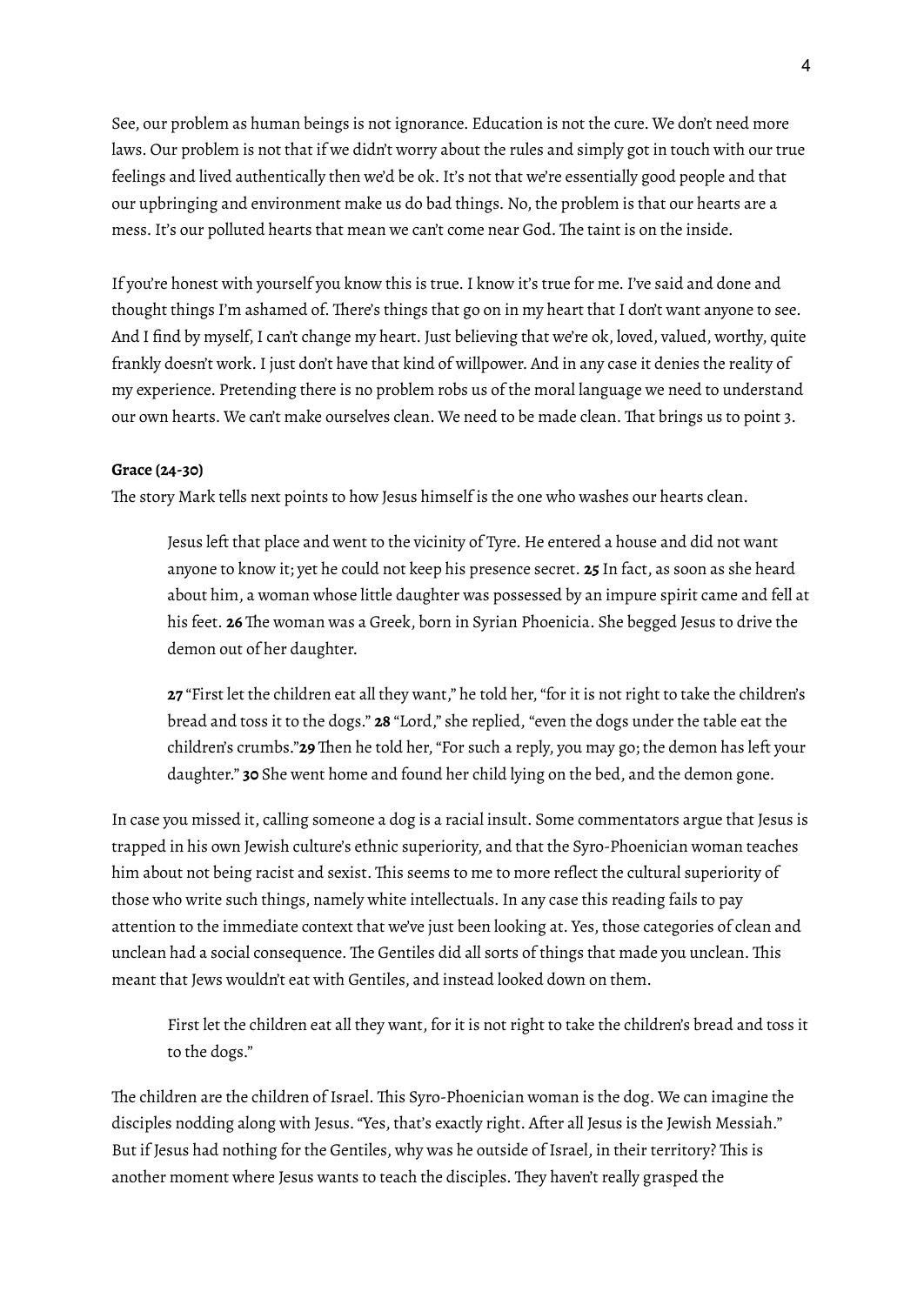implications of what Jesus said,"It's not what goes into a person that makes them unclean, but what goes into person." So he goes along with their assumptions and invites this Greek woman to help them understand. And her response is brilliant.

Lord," she replied, "even the dogs under the table eat the children's crumbs."

She turns the insult to her advantage. Doesn't God have room for more than just the Jews? Doesn't he have room for the nations, for someone like me? The answer of course is yes. Jesus frees her daughter from the unclean spirit. In Matthew's account of this story Jesus commends the woman for her faith. She glimpses something that the disciples don't yet see. That is, that all of Israel's history, all her laws were pointing to and waiting to be fulfilled in Jesus. He was bringing in God's kingdom, first for Israel, but also for the world.

Jesus, you see, has come to cleanse the defiled.In our reading from Hebrews we see just how Jesus accomplishes this cleansing. Through his blood shed on the cross.

The blood of goats and bulls and the ashes of a heifer sprinkled on those who are ceremonially unclean sanctify them so that they are outwardly clean. **14** How much more, then, will the blood of Christ, who through the eternal Spirit offered himself unblemished to God, cleanse our consciences from acts that lead to death, so that we may serve the living God!

He washes our hearts clean. His death removes the pollution that separates us from God. He takes our sin and shame and makes it his own, so that, in him, we can stand before God as holy, spotless, blameless. And he pours out his Holy Spirit upon us to change our hearts. This is what the prophet Ezekiel foresaw.

I will sprinkle clean water on you, and you will be clean; I will cleanse you from all your impurities and from all your idols. **26** I will give you a new heart and put a new spirit in you; I will remove from you your heart of stone and give you a heart of flesh. **27** And I will put my Spirit in you and move you to follow my decrees and be careful to keep my laws.

Jesus washes our hearts clean. The Holy Spirit changes our hearts and moves us to keep God's laws.

This is why the social boundaries of clean and unclean no longer apply. Because Jesus has come to deal with the root of the problem, our hearts. This encounter with the Syro-Phoenician woman looks forward to Peter's encounter with the Roman centurion Cornelius. There God tells Peter in a vision, "Don't call impure anything that I have made clean".It's at this point that Peter realises that Jesus hasn't just come for the Jews, he's come for all people. God's arms are outstretched to welcome all. He says to Cornelius,"I now realise how true it is that God does not show favouritism, but accepts people from every nation".<sup>3</sup> In Jesus, and therefore in his church, there is no room for ethinic or cultural superiority. We all come, actually, like this woman.

<sup>3</sup> Acts 10.15, 28, 34-35